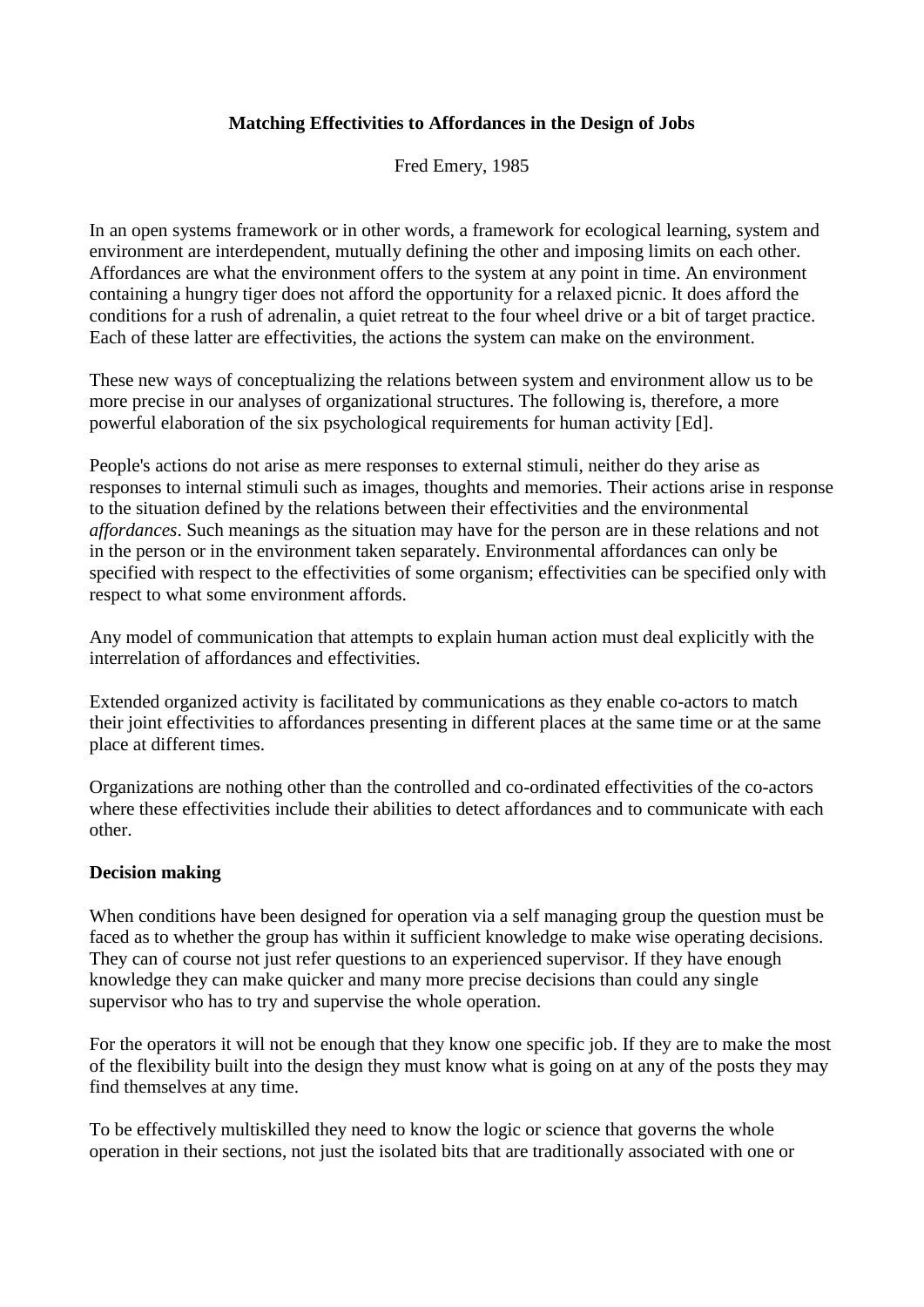more of the jobs in the section. In the staffing of the new Porsgrun Fertiliser plant, 1965, this necessitated over 200 hours of formal training in industrial chemistry, instrumentation etc.

In the staffing of the Woodlawn Mine and Treatment Process, 1974, this required up to 800 hours of formal training (although most of this was skills training rather than knowledge creating). Increasingly self managing groups will need to have knowledge of the statistical and other computer aided techniques used for control over quality and system analysis. Decisions that an experienced supervisor might make by 'the seat of his pants' will, in a self managing group, often need to be grounded in facts. A debatable area is whether members of self managing groups need educating in the managing of themselves. There are those who recommend training in Group Relations. This is justified on the grounds that work experience will have given people very little positive experience of cooperation.

However, because the authoritarian organization of work does not afford opportunities for overt cooperation we should not overlook the covert cooperation that is a feature of worklife and the extensive experience of teamwork that most people get in sport and other nonwork activities. We should probably accept that if people are able to carry on a conversation they can cooperate. To treat them otherwise verges on an insult.

## **Opportunities to learn and go on learning/Capacity to learn**

A properly designed self managing operation will afford opportunities for the two essential objective conditions for learning, namely that the groups can negotiate for variation in their goals so that they be confronted with an optimal level of challenge and they get timely and adequate feed-back on their performance. Without the latter there can be no experimentation to find better ways of working and goal achievement is simply a matter of luck.

Whether the possibilities for learning are realized depends upon whether the people of the self managing groups are capable and desirous of making the most of them.

Not everyone in a self managing group needs to be fully multiskilled or an expert in all of the operations of the group. It is possible to operate efficiently if there is a core of people who can cover each other in the event of absences for sickness, holidays etc.

The existence of such a core depends upon prior selection and the existence of procedures whereby the group can dispense with members who are unable or unwilling to learn. We are referring here to an essential core. Where a core exists it is easier for such a self managing group to find a useful and meaningful place for a handicapped person than it is for a traditionally organized section.

#### **Optimal variety/`Programs for action' (Planning)**

We can design for a self managing group so that it allows the members to achieve reasonably optimal levels of variety.

However, we often cannot design out some routine work that could be sub-optimal if engaged in for long stretches of time. Also, we sometimes cannot design out the need for a number of highly demanding tasks that, if they cropped up at the same time could cause overload.

There is thus a challenge to the workers to plan their work so that no one gets too much of the routine and no one is too long stressed by overload. More importantly the work needs to be planned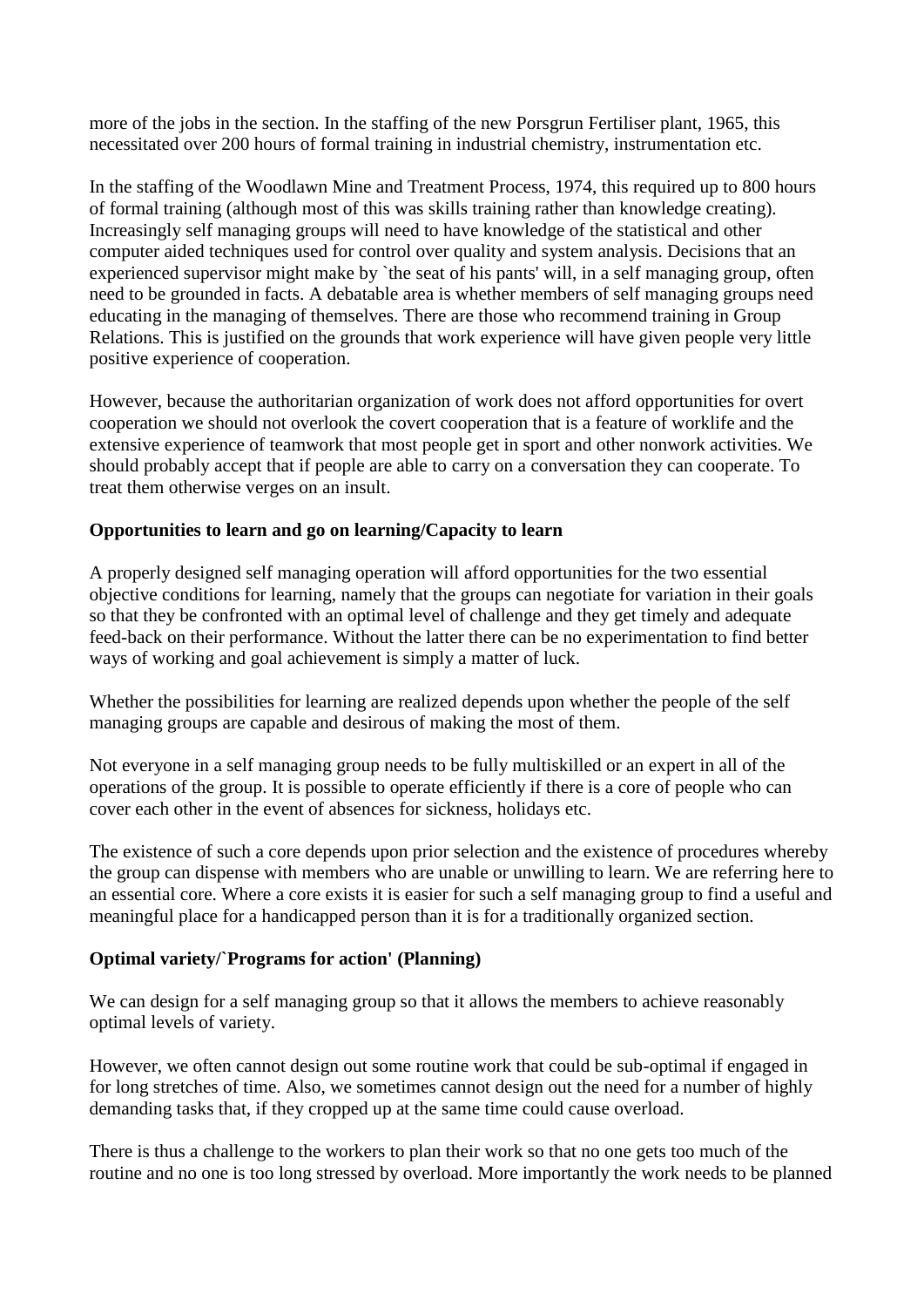so that the routine tasks are embedded in the completion of significant tasks and that, where there are a number of significant tasks that could compete for attention they should be prioritized.

Just as the capacity to learn is enhanced by improving the knowledge base of the members of a self managing group then so their ability to optimize task variety should be enhanced by their knowledge of what is important and their ability to learn better ways of working. A `job enrichment' plan imposed from without is hardly every going to be as good as the plans they evolve to meet their particular circumstances and their personal needs.

In extreme cases prior selection for ability to tolerate boredom or stress might be justified. Generally speaking they would not be. Given the freedom of movement that is designed in for self managing groups even minimal planning should reduce the stress found in the traditional one person-one station jobs. Also, the social climate allowed for in self managing groups should help most people to live with degrees of boredom and levels of stress that they would not tolerate on their own.

## **Mutual support and respect/`Co-orientation'**

The crucial feature of the design of self managing groups is that it does not afford support for individuals to pursue egocentric or competitive work goals. It affords support only for cooperative efforts.

The critical question would appear to be whether people whose working life has been spent in `looking after number one' in competitive settings are able to adjust to such a radically different style of working.

Note, however, that the job design requires only that people relate to each others efforts so as to fulfil the objective requirements for completion of the tasks. It is to be expected that, with a little experience, they will develop an appropriate level of respect for what the other brings to the joint task and a willingness to support others, as they expect others to support them. If friendships should develop in the process then so be it, but there is no way that the design presupposes or requires friendship.

What a self managing group affords or does not afford in the way of mutual support and respect is very obvious to any participant. They can see it for themselves and do not require fancy concepts or special courses in sensitization in order to detect it. Whether they are prepared to work in this way can be determined only by self selection processes.

## **Meaningfulness of job and product/Relevance**

In self managing work groups there is no room (at least no necessity) for donkey jobs. It is possible for all members to contribute to the significant tasks of the section. There is, however, little that job design can do with respect to the social value of the section's end product except to enhance the quality of that output.

Whether the group members feel that their job has relevance may depend a good deal on how well they are informed of who their ultimate customers are and how well their product is respected.

## **Desirable future/`Expectations' (level of aspiration)**